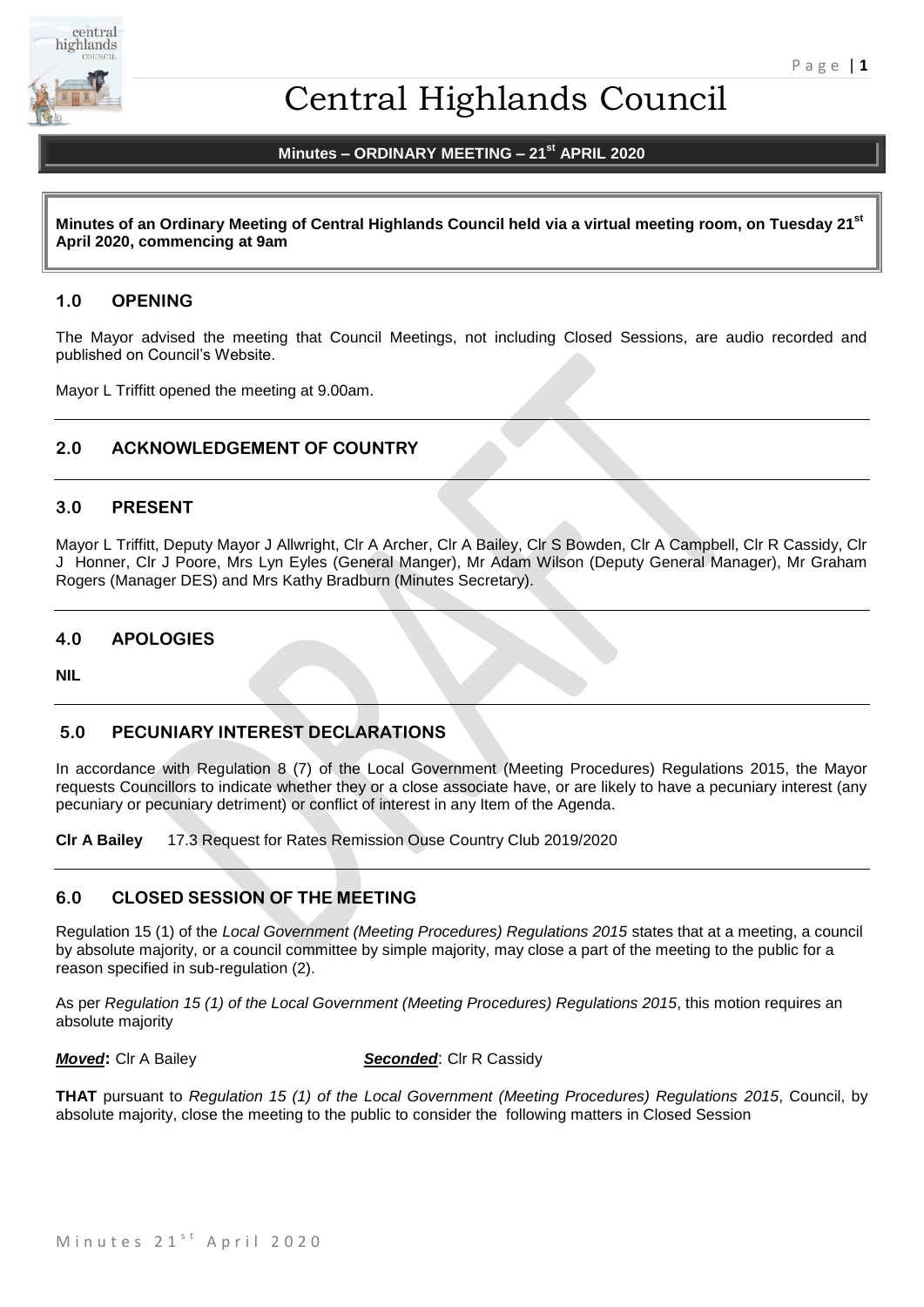| <b>Item</b><br><b>Number</b> | <b>Matter</b>                                                                                                    | <b>Local Government (Meeting Procedures) Regulations 2015</b>                                                                                                                                                                                                                                                       |
|------------------------------|------------------------------------------------------------------------------------------------------------------|---------------------------------------------------------------------------------------------------------------------------------------------------------------------------------------------------------------------------------------------------------------------------------------------------------------------|
|                              | Confirmation of the Minutes of the<br>Closed Session of the Ordinary Meeting<br>of Council held on 17 March 2020 | Regulation 15 $(2)(g)$ – information of a personal and<br>confidential nature or information provided to Council on the<br>condition it is kept confidential                                                                                                                                                        |
| 2                            | Legal Matter                                                                                                     | Regulation 15 (4)(b) – possible future legal action that may be<br>taken, or may involve, the council                                                                                                                                                                                                               |
| 3                            | Consideration of Matters for Disclosure<br>to the Public                                                         | Regulation 15 (8) - While in a closed meeting, the Council, or<br>Council Committee, is to consider whether any discussions,<br>decisions, reports or documents relating to that closed meeting<br>are to be kept confidential or released to the public, taking into<br>account privacy and confidentiality issues |

# **CARRIED BY ABSOLUTE MAJORITY**

# *FOR the Motion:*

Mayor L Triffitt, Clr J Allwright, Clr A Archer, Clr A W Bailey, Clr S Bowden,Clr A Campbell, Clr R Cassidy, Clr J Honner & Clr J Poore

*Mr G Rogers & Mrs K Bradburn left the meeting at 9.05 am.*

# **6.1 MOTION OUT OF CLOSED SESSION**

*Moved***:** Clr R Cassidy *Seconded*: Clr A Archer

**THAT** the Council:

- (1) Having met and dealt with its business formally move out of the closed session; and
- (2) Resolved to report that it has determined the following:

| Item<br><b>Number</b> | <b>Matter</b>                                                                                                    | <b>Outcome</b>                                                                                           |
|-----------------------|------------------------------------------------------------------------------------------------------------------|----------------------------------------------------------------------------------------------------------|
|                       | Confirmation of the Minutes of the<br>Closed Session of the Ordinary Meeting<br>of Council held on 17 March 2020 | Minutes of the Closed Session of the Ordinary Meeting of<br>Council held on 17 March 2020 were confirmed |
| $\mathcal{P}$         | <b>Legal Matter</b>                                                                                              | Council noted the contents of the advice provided.                                                       |
| 3                     | Consideration of Matters for Disclosure<br>to the Public                                                         | Matters were considered                                                                                  |

# **CARRIED BY ABSOLUTE MAJORITY**

# *FOR the Motion:*

Mayor L Triffitt, Clr J Allwright, Clr A Archer, Clr A W Bailey, Clr S Bowden,Clr A Campbell, Clr R Cassidy, Clr J Honner & Clr J Poore

*Mr G Rogers & Mrs K Bradburn returned to the meeting at 9.13 am. Ms J Tyson joined the meeting at 9.13 am Clr A Archer advised that he would continue to listen in on the meeting but would not be able to participate*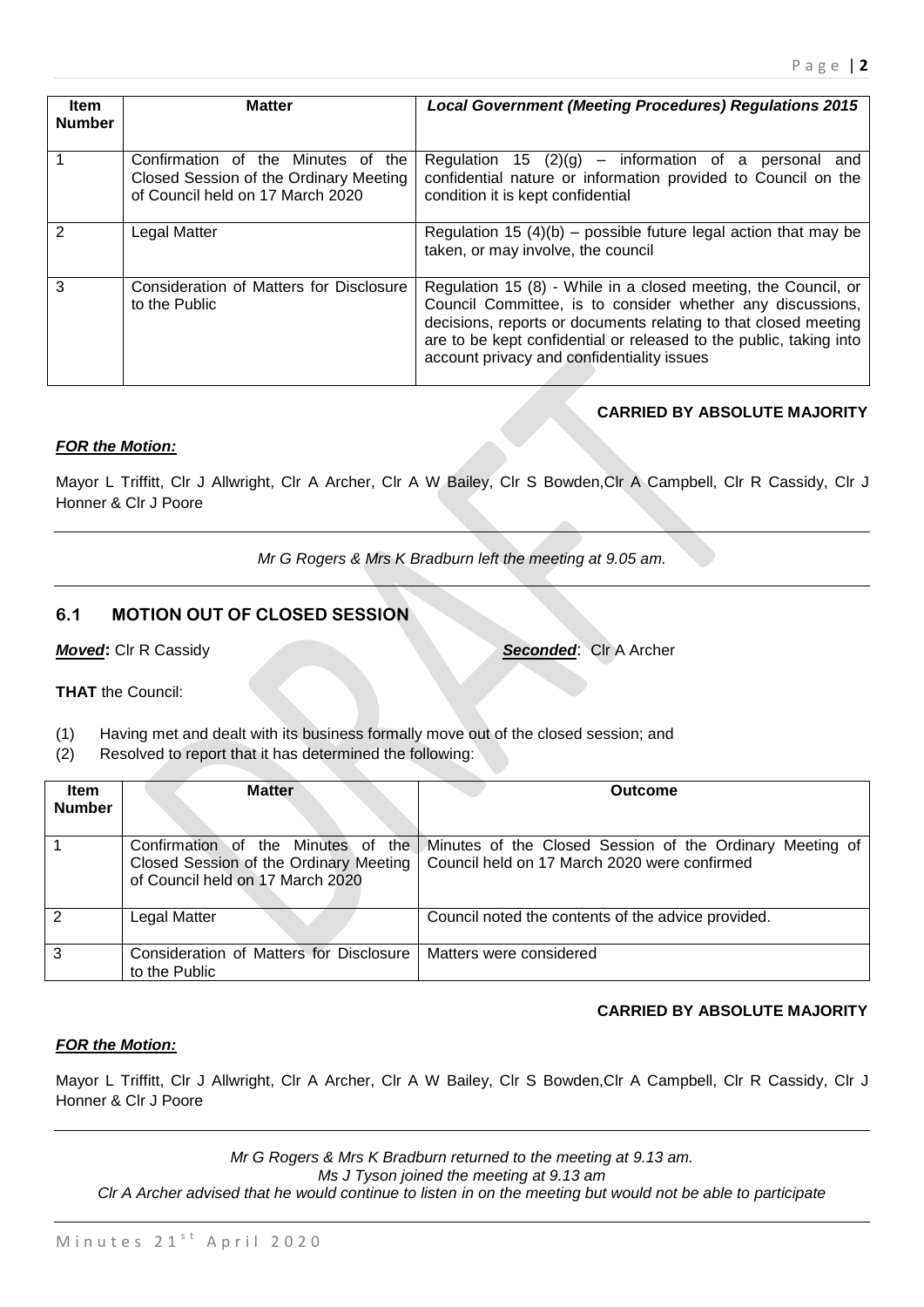# **OPEN MEETING TO PUBLIC**

Due to COVID-19 the virtual meeting is not open to the public.

# **7.0 DEPUTATIONS**

Nil

# **7.1 PUBLIC QUESTION TIME**

Nil

### **8.0 MAYORAL COMMITMENTS**

Wednesday 11 March Meeting at Royal Yacht Club Wednesday 11 March Business of Council Thursday 12 March State Grants Commission Meeting Hobart Friday 13 March Business of Council Sunday 15 March Business of Council Monday 16 March Business of Council Tuesday 17 March Ordinary Meeting of Council Wednesday 18 March Business of Council Wednesday 18 March Ratepayer Meeting Thursday 19 March Business of Council Thursday 19 March Ratepayer Calls Thursday 19 March Deputy General Manager Friday 20 March Meeting with DES Manager via Phone Friday 20 March ABC Monday 23 March Business of Council Monday 23 March General Manager Update Meeting Monday 23 March ABC Mayors Monday Monday 23 March MP Tele-Meeting Monday 23 March Federal MP Tele-Meeting Tuesday 24 March Business of Council and General Manager Wednesday 25 March Business of Council and General Manager Thursday 26 March Ratepayer Calls and General Manager Friday 27 March LGAT Teleconference Monday 30 March Ratepayer Calls Tuesday 31 March Business of Council Wednesday 1 April Business of Council & Local Government Thursday 2 April General Manager and Deputy General Manager and Business of Council Friday 3 April Community Calls Monday 6 April Community Calls and Business of Council Tuesday 7 April Business of Council Wednesday 8 April Teleconference with Department of StateGrowth Wednesday 8 April Teleconference with GM & Teleconference with DGM Thursday 9 April Business of Council Tuesday 14 April Business of Council Wednesday 15 April Business of Council

#### **8.1 COUNCILLOR COMMITMENTS**

#### **Clr R Cassidy**

Tuesday 17 March Ordinary Meeting of Council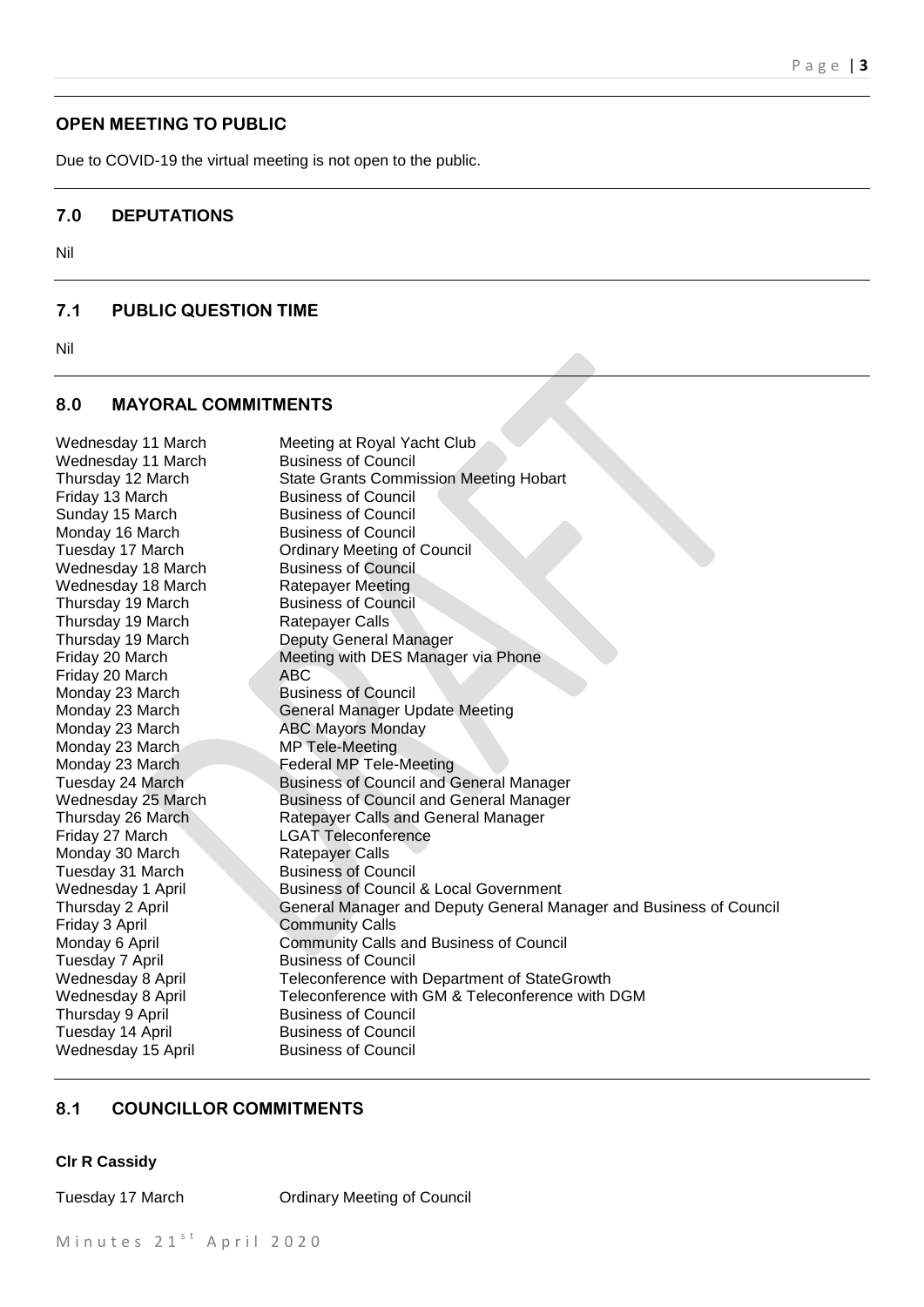| <b>CIr J Honner</b>   |                                    |
|-----------------------|------------------------------------|
| Tuesday 17 March      | <b>Ordinary Meeting of Council</b> |
| <b>CIr A Campbell</b> |                                    |
| Tuesday 17 March      | <b>Ordinary Meeting of Council</b> |

# **Clr J Poore**

Tuesday 17 March Ordinary Meeting of Council

# **STATUS REPORT COUNCILLORS**

| Item No. | <b>Meeting Date</b> | Agenda Item | <b>Task</b>                                         | <b>Councillor Responsible</b> | <b>Current Status</b>                                                                | <b>Completed Date</b> |
|----------|---------------------|-------------|-----------------------------------------------------|-------------------------------|--------------------------------------------------------------------------------------|-----------------------|
|          |                     |             | Derwent Catchment Project - Strategic Plan for the  |                               | On going to provide Council with updates each Council                                |                       |
|          | 18-Feb-20           |             | 12.1 development of Agriculture and Tourism         | Deputy Mayor Allwright        | meeting                                                                              |                       |
|          |                     |             |                                                     |                               | On going to provide Council with updates each Council                                |                       |
|          | 18-Feb-20           |             | 16.3 AFLT Statewide Facilities Plan                 | Deputy Mayor Allwright        | meeting                                                                              |                       |
|          |                     |             |                                                     |                               | Mayor Triffitt, CIr Campbell & On going to provide Council with updates each Council |                       |
|          | 18-Feb-20           |             | 16.5 Cattle Hill Wind Farm Community Fund Committee | Cir Honner                    | meeting                                                                              |                       |
|          | 18-Feb-20           |             | 16.9 Anzac Day Service Gretna Dawn Service          | Mayor Triffitt & Clr Cassidy  | To be confirmed at March Council Meeting                                             | Cancelled             |
|          |                     |             |                                                     | Deputy Mayor Allwright,       |                                                                                      |                       |
|          |                     |             |                                                     | Cir Cassidy, Cir Poore &      |                                                                                      |                       |
|          | 18-Feb-20           |             | 16.9 Anzac Day Service Hamilton Service             | <b>CIr Bailey</b>             | To be confirmed at March Council Meeting                                             | Cancelled             |
|          |                     |             |                                                     | Mayor Triffitt, Clr Honner,   |                                                                                      |                       |
|          |                     |             |                                                     | Clr Bowden, Clr Archer &      |                                                                                      |                       |
|          | 18-Feb-20           |             | 16.9 Anzac Day Service Bothwell Service             | Clr Campbell                  | To be confirmed at March Council Meeting                                             | Cancelled             |

# **8.2 ACTING / DEPUTY GENERAL MANAGER'S COMMITMENTS**

Tuesday 17 March **Ordinary Council Meeting** Wednesday 15 April Managers Budget Meeting

Tuesday 24 March **LGAT LG COVID Stimulus Package Discussion**<br>Tuesday 7 April **Southern Region Social Recovery Committee M** Southern Region Social Recovery Committee Meeting

# **9.0 NOTIFICATION OF COUNCIL WORKSHOPS HELD**

Nil

# **9.1 FUTURE WORKSHOPS**

Budget Workshop – To be held in May - date to be confirmed

# **10.0 MAYORAL ANNOUNCEMENTS**

Mayor Triffitt advised that several complaints had been received with regards to limited telephone services being experienced in Bothwell since the 6 April 2020. Following discussions with Minister Mark Shelton MP & Minister Michael Ferguson MP, technicians were on-site on Monday  $20<sup>th</sup>$  April and resolved the problem.

Mayor Triffitt thanked Clr R Cassidy for his input into the telephone problem.

# **11.0 MINUTES**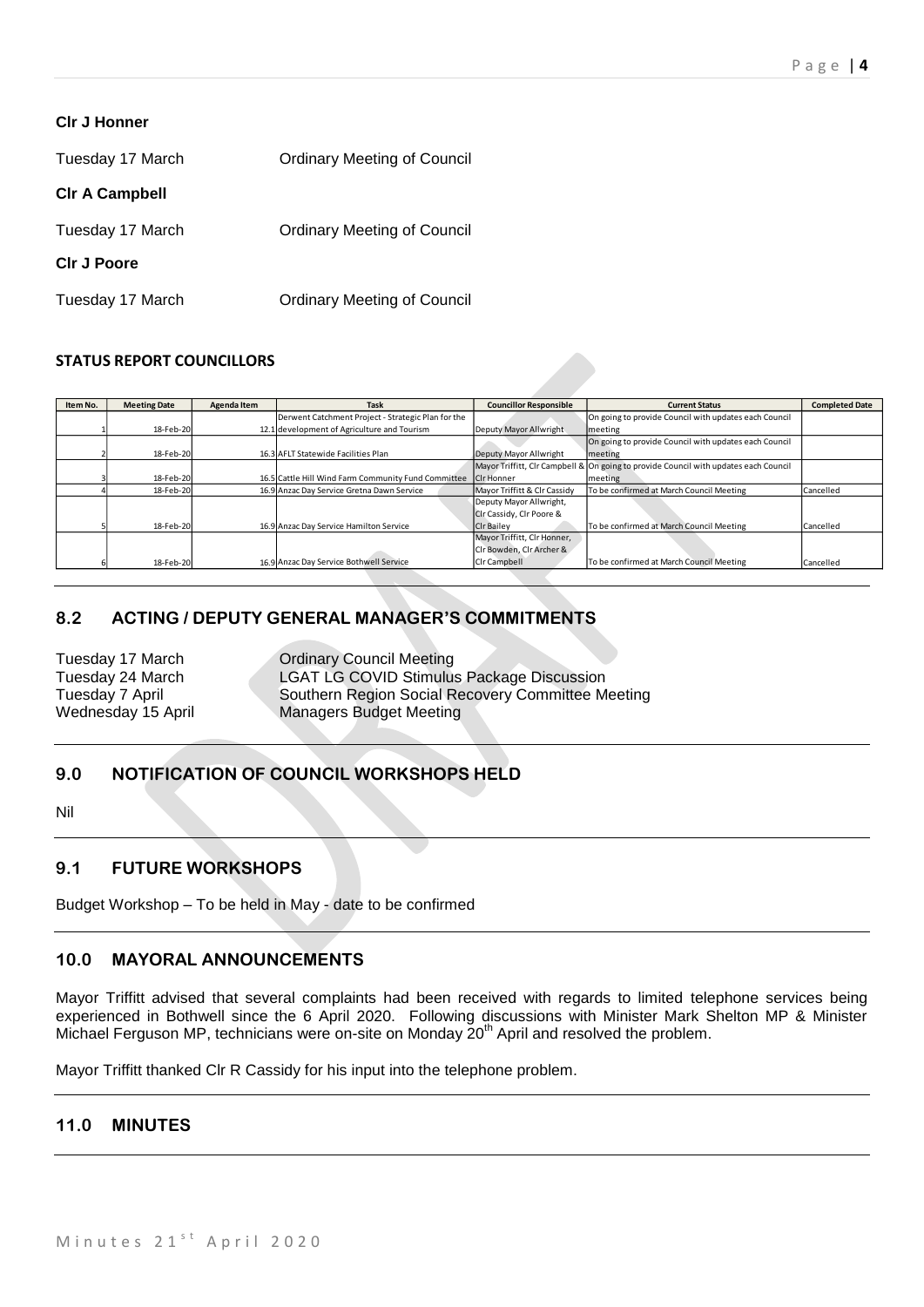# **11.1 RECEIVAL DRAFT MINUTES ORDINARY MEETING**

*Moved:* Clr J Honner *Seconded:* Clr A Bailey

**THAT** the Draft Minutes of the Open Council Meeting of Council held on Tuesday 17<sup>th</sup> March 2020 be received.

**CARRIED**

**CARRIED**

**CARRIED**

# *FOR the Motion:*

Mayor L Triffitt, Deputy Mayor J Allwright, Clr A Bailey, Clr S Bowden, Clr A Campbell, Clr R Cassidy, Clr J Honner and Clr J Poore

# **11.2 CONFIRMATION OF MINUTES ORDINARY MEETING**

*Moved:* Clr J Honner *Seconded:* Clr A Bailey

**THAT** the Minutes of the Open Council Meeting of Council held on Tuesday 17<sup>th</sup> March 2020 be confirmed.

# *FOR the Motion:*

Mayor L Triffitt, Deputy Mayor J Allwright, Clr A Bailey, Clr S Bowden, Clr A Campbell, Clr R Cassidy, Clr J Honner and Clr J Poore

# **12.0 BUSINESS ARISING**

- 15.1 Development & Environmental Services Manager purchased toilet unit from Tasbulk for Bronte Park
- 15.3 Correspondence sent by Development & Environmental Services Manager
- 15.4 Development & Environmental Services Manager drafted letter for Mayor
- 15.5 Development & Environmental Services Manager organised inspection
- 16.1 Tenns Tree Service removed trees and dead wood
- 16.2 Correspondence sent by Works and Service Manager
- 16.3 Correspondence sent by Works and Service Manager
- 17.2 Deferred until April 2020
- 17.3 Correspondence sent by Deputy General Manager
- 17.4 **General Manager to obtain a quote**
- 17.10 Correspondence sent by Deputy General Manager
- 17.11 Correspondence sent by Deputy General Manager
- 17.12 Correspondence sent by Development & Environmental Services
- 17.14 Correspondence sent by Deputy General Manager
- 18.1 2020 Anzac Day Service cancelled, Central Highlands Visitor Centre closed and correspondence sent
- by Development & Environmental Services.
- 18.2 Correspondence sent by Deputy General Manager

# **13.0 DERWENT CATCHMENT PROJECT REPORT**

*Moved:* Clr J Allwright **Seconded:** Clr J Poore

**THAT** the Derwent Catchment Project report be received.

# *FOR the Motion:*

Mayor L Triffitt, Deputy Mayor J Allwright, Clr A Bailey, Clr S Bowden, Clr A Campbell, Clr R Cassidy, Clr J Honner and Clr J Poore

**NOTED**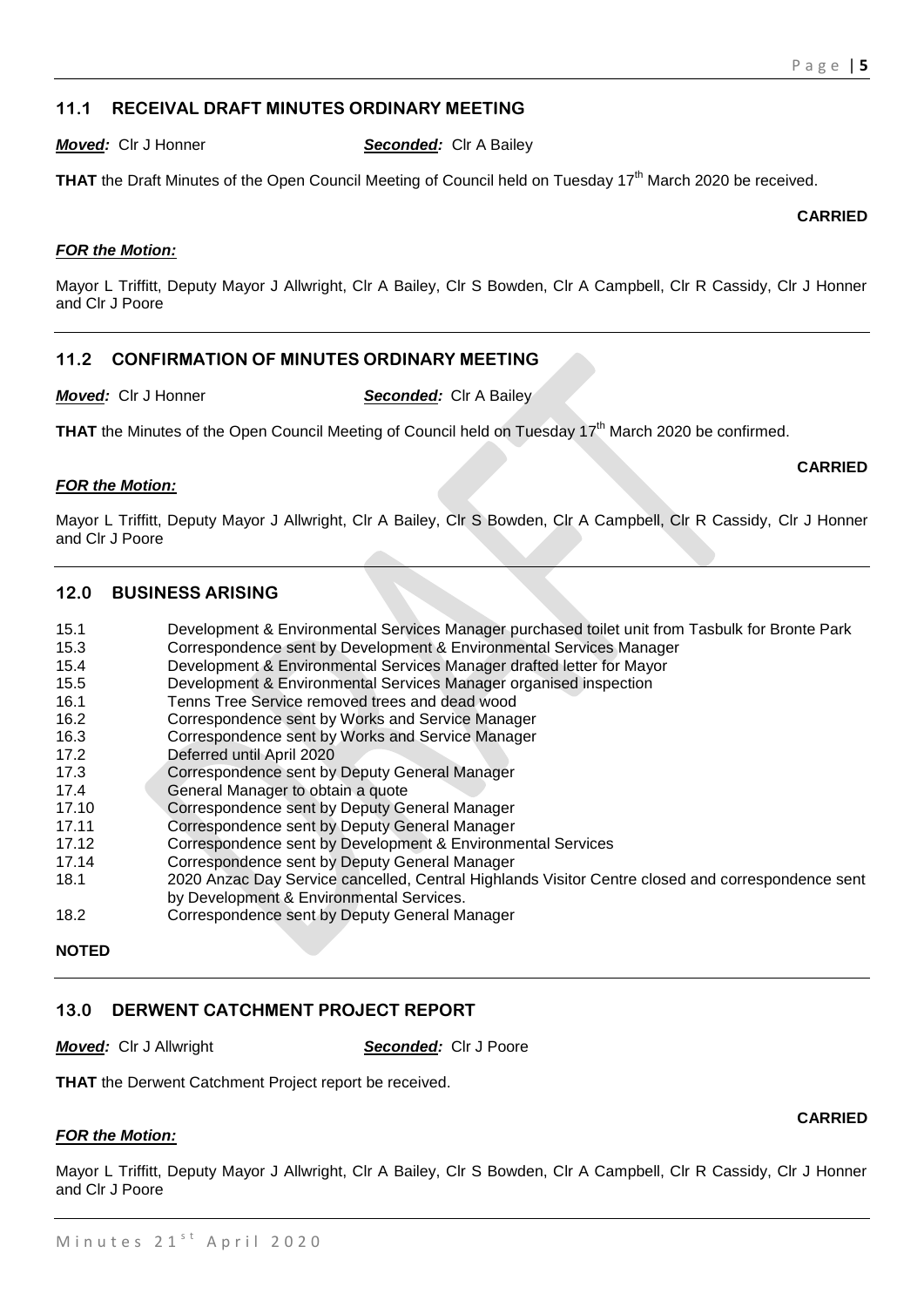**CARRIED**

# **14.0 FINANCE REPORT**

**Moved:** Clr R Cassidy **Seconded:** Clr J Honner

**THAT** the Finance Reports be received.

# *FOR the Motion:*

Mayor L Triffitt, Deputy Mayor J Allwright, Clr A Bailey, Clr S Bowden, Clr A Campbell, Clr R Cassidy, Clr J Honner and Clr J Poore

# **15.0 DEVELOPMENT & ENVIRONMENTAL SERVICES**

In accordance with Regulation 25(1) of the Local Government (Meeting Procedures) Regulations 2015, the Mayor advises that the Council intends to act as a Planning Authority under the Land Use Planning and Approvals Act 1993, to deal with the following items:

**Moved:** Clr A Campbell **Seconded:** Clr J Honner

**THAT** the Development & Environmental Services Report be received.

# **15.1 DA2019/78: SUBDIVISION (1 LOT AND BALANCE) : 6011 HIGHLAND LAKES ROAD, STEPPES**

# **Motion 1:**

**Moved:** Clr R Cassidy **Seconded:** Clr J Honner

**THAT** in accordance with section 57 of the Land Use Planning and Approvals Act 1993 the Planning Authority Refuse the Development Application DA2019/78 for subdivision (one lot and balance) at 6011 Highland Lakes Road, Steppes, for the reasons detailed below:

Reasons :-

- 1. Timing of the Development Application at Christmas;
- 2. Due process not followed;
- 3. There was no Planning Committee Meeting about this Development Application;
- 4. Insufficient opportunity for Planning Committee and Council to consider Development Application;
- 5. No email notification from Bothwell Office;
- 6. Mapping unclear, confusing & possibly inaccurate; and
- 7. Additional information required.

Clr Cassidy also referred to non-compliance with Section 26.1 of the Central Highlands Interim Planning Scheme 2015.

# *FOR the Motion:*

**MOTION LOST 3/5**

Mayor L Triffitt, Clr J Honner and Clr R Cassidy

# *AGAINST the Motion:*

Deputy Mayor J Allwright, Clr A Bailey, Clr S Bowden, Clr A Campbell and Clr J Poore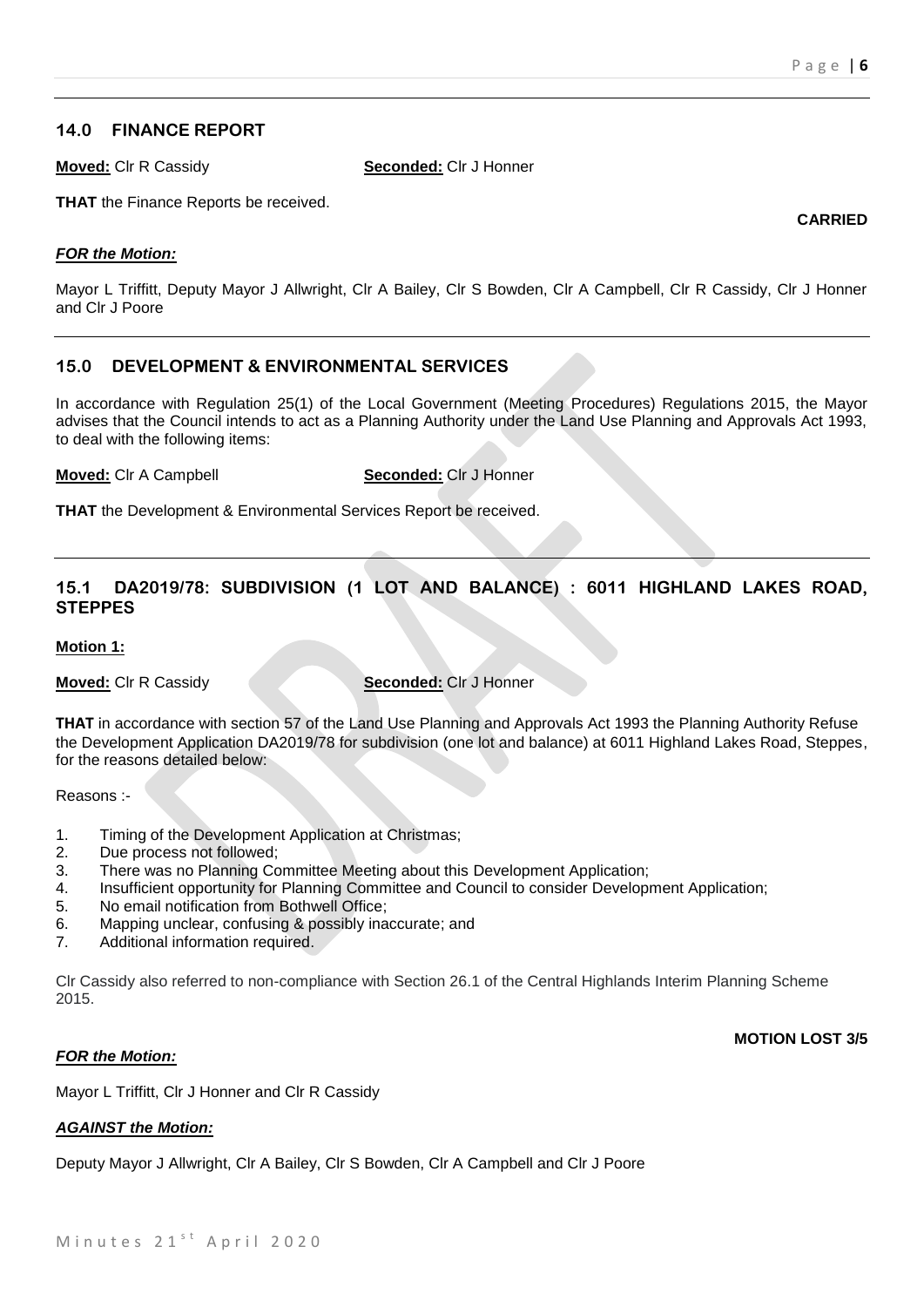# **Motion 2:**

# **Moved:** Clr J Allwright **Seconded:** Clr J Poore

**THAT** in accordance with section 57 of the Land Use Planning and Approvals Act 1993 the Planning Authority Approve the Development Application DA2019/78 for subdivision (one lot and balance) at 6011 Highland Lakes Road, Steppes, subject to conditions in accordance with the Recommended Conditions.

# **Recommended Conditions**

### General

1) The subdivision layout or development must be carried out substantially in accordance with the application for planning approval, the endorsed drawings and with the conditions of this permit and must not be altered or extended without the further written approval of Council.

#### **Easements**

2) Easements must be created over all drains, pipelines, wayleaves and services in accordance with the requirements of the Council's Municipal Engineer. The cost of locating and creating the easements shall be at the subdivider's full cost.

#### **Covenants**

3) Covenants or other similar restrictive controls that conflict with any provisions or seek to prohibit any use provided within the planning scheme must not be included or otherwise imposed on the titles to the lots created by this permit, either by transfer, inclusion of such covenants in a Schedule of Easements or registration of any instrument creating such covenants with the Recorder of Titles, unless such covenants or controls are expressly authorised by the terms of this permit or the consent in writing of the Council's General Manager.

#### Services

4) The Subdivider must pay the cost of any alterations and/or reinstatement to existing services, Council infrastructure or private property incurred as a result of the proposed subdivision works. Any work required is to be specified or undertaken by the authority concerned.

#### Access

5) A vehicle access must be provided from the road carriageway to each lot. Accesses must be located and constructed in accordance with the IPWE Aust. (Tasmania Division) standard drawings, the approved Bushfire Hazard management Report and to the satisfaction of Council's General Manager.

#### Final plan

- 6) A final approved plan of survey and schedule of easements as necessary, together with one copy, must be submitted to Council for sealing. The final approved plan of survey must be substantially the same as the endorsed plan of subdivision and must be prepared in accordance with the requirements of the Recorder of Titles.
- 7) A fee in accordance with Council's adopted fee schedule, must be paid to Council for the sealing of the final approved plan of survey.
- 8) All conditions of this permit, including either the completion of all works and maintenance or payment of security in accordance with this permit, must be satisfied before the Council seals the final plan of survey.
- 9) It is the subdivider's responsibility to notify Council in writing that the conditions of the permit have been satisfied and to arrange any required inspections.

#### **The following advice applies to this permit:**

a) This permit does not imply that any other approval required under any other legislation has been granted.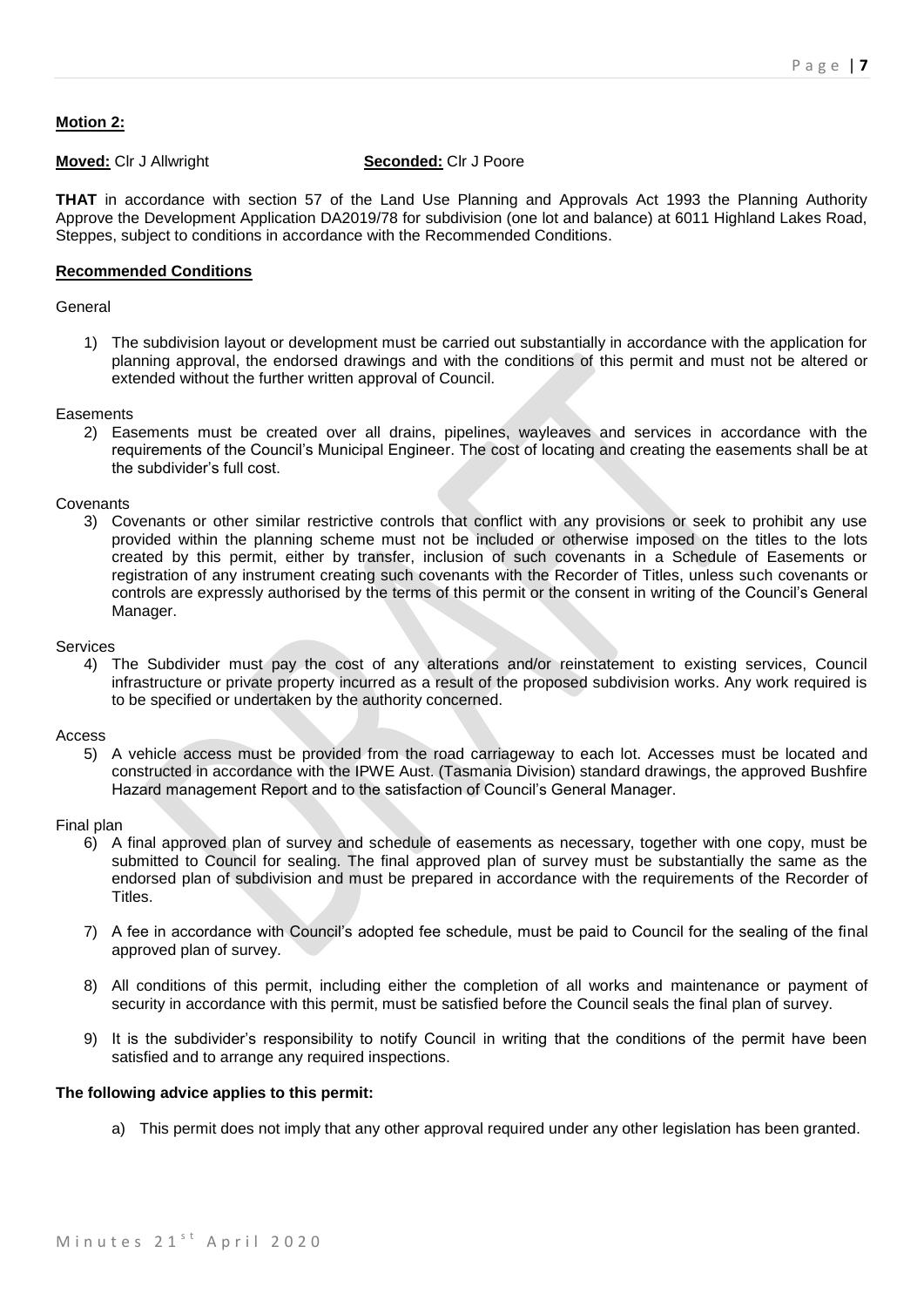b) This planning approval shall lapse at the expiration of two (2) years from the date of the commencement of planning approval if the development for which the approval was given has not been substantially commenced. Where a planning approval for a development has lapsed, an application for renewal of a planning approval for that development shall be treated as a new application.

#### **CARRIED 5/3**

### *FOR the Motion:*

Deputy Mayor J Allwright, Clr A Bailey, Clr S Bowden, Clr A Campbell and Clr J Poore

#### *AGAINST the Motion:*

Mayor L Triffitt, Clr J Honner and Clr R Cassidy

# **15.2 DA2020/10: OUTBUILDING (SHIPPING CONTAINER) : 4 DENNISTOUR ROAD, BOTHWELL**

**Moved:** Clr R Cassidy **Seconded:** Clr J Honner

**THAT** in accordance with section 57 of the Land Use Planning and Approvals Act 1993 the Planning Authority Approve the Development Application DA2020/10 for an outbuilding (shipping container) at 4 Dennistoun Road, Bothwell, subject to conditions in accordance with the Recommended Conditions.

#### **Recommended Conditions**

#### General

- 1) The use or development must be carried out substantially in accordance with the application for planning approval, the endorsed drawings and with the conditions of this permit and must not be altered or extended without the further written approval of Council.
- 2) This permit shall not take effect and must not be acted on until 15 days after the date of receipt of this letter or the date of the last letter to any representor, whichever is later, in accordance with Section 53 of the Land Use Planning and Approvals Act 1993.

# Approved Use

3) The outbuilding is approved as ancillary to the Residential use only and must not be used for any other purpose unless in accordance with a permit issued by Council or as otherwise permitted by Council's planning scheme.

External finishes

4) All exposed metal surfaces are to be pre-coloured, or alternatively suitably painted if the item is not available in such a finish.

#### Services

5) The developer must pay the cost of any alterations and/or reinstatement to existing services, Council infrastructure or private property incurred as a result of the proposed subdivision works. Any work required is to be specified or undertaken by the authority concerned.

#### **Stormwater**

6) Drainage from the proposed development must be retained on site or drain to a legal discharge point to the satisfaction of Council's General Manager and in accordance with any requirements of the Building Act 2016.

#### Construction Amenity

7) The development must only be carried out between the following hours unless otherwise approved by the Council's Manager of Development and Environmental Services: Monday to Friday 7:00 a.m. to 6:00 p.m. Saturday 8:00 a.m. to 6:00 p.m. Sunday and State-wide public holidays 10:00 a.m. to 6:00 p.m.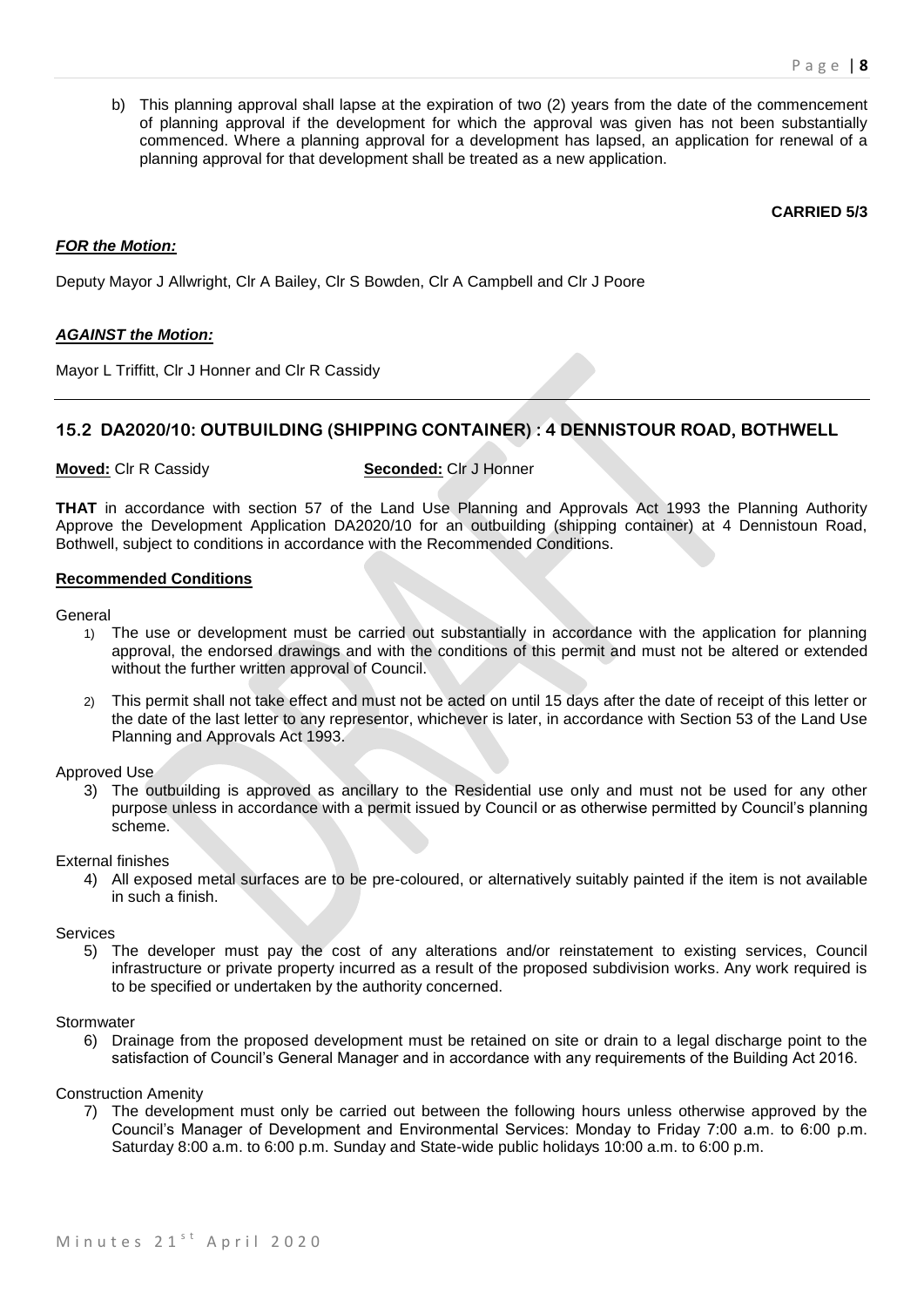- 8) All works associated with the development of the land shall be carried out in such a manner so as not to unreasonably cause injury to, or prejudice or affect the amenity, function and safety of any adjoining or adjacent land, and of any person therein or in the vicinity thereof, by reason of: a. Emission of noise, artificial light, vibration, odour, fumes, smoke, vapour, steam, ash, dust, waste water, waste products, grit or otherwise. b. The transportation of materials, goods and commodities to and from the land. c. Obstruction of any public roadway or highway. d. Appearance of any building, works or materials. e. Any accumulation of vegetation, building debris or other unwanted material must be disposed of by removal from the site in an approved manner. No burning of such materials on site will be permitted unless approved in writing by the Council's Manager of Development and Environmental Services.
- 9) The developer must make good and/or clean any road surface or other element damaged or soiled by the development to the satisfaction of the Council's Manger of Works and Technical Services.

#### **The following advice applies to this permit:**

- a) This permit does not imply that any other approval required under any other legislation has been granted.
- b) This planning approval shall lapse at the expiration of two (2) years from the date of the commencement of planning approval if the development for which the approval was given has not been substantially commenced. Where a planning approval for a development has lapsed, an application for renewal of a planning approval for that development shall be treated as a new application.

#### **CARRIED**

# *FOR the Motion:*

Mayor L Triffitt, Deputy Mayor J Allwright, Clr A Bailey, Clr S Bowden, Clr A Campbell, Clr R Cassidy, Clr J Honner and Clr J Poore

*It was suggested that the DES Office prepare an article for Council's newsletter on placement of shipping containers on lots, providing guidelines and details on any approval processes. It was also suggested that an article on backyard clean-ups be included in the next newsletter.*

# **15.3 PLANNING APPEAL UPDATE**

**Moved CIr J Honner** Seconded CIr R Cassidy

**THAT** Council note the information.

# *FOR the Motion:*

Mayor L Triffitt, Deputy Mayor J Allwright, Clr A Bailey, Clr S Bowden, Clr A Campbell, Clr R Cassidy, Clr J Honner and Clr J Poore

# **15.4 HAMILTON TOILETS MAINENANCE WORK**

Moved Cir J Honner Seconded Cir T Bailey

### **THAT**

- 1. Grahams Plumbing and Excavations undertake the works as per Quote 2347 for \$9,350.00;
- 2. Quotes be obtained to paint the toilet block;
- 3. Re-allocate of \$15,000 from Capital Infrastructure Great Lake Toilet Relocation for the Hamilton Toilet maintenance work.

**CARRIED**

**CARRIED**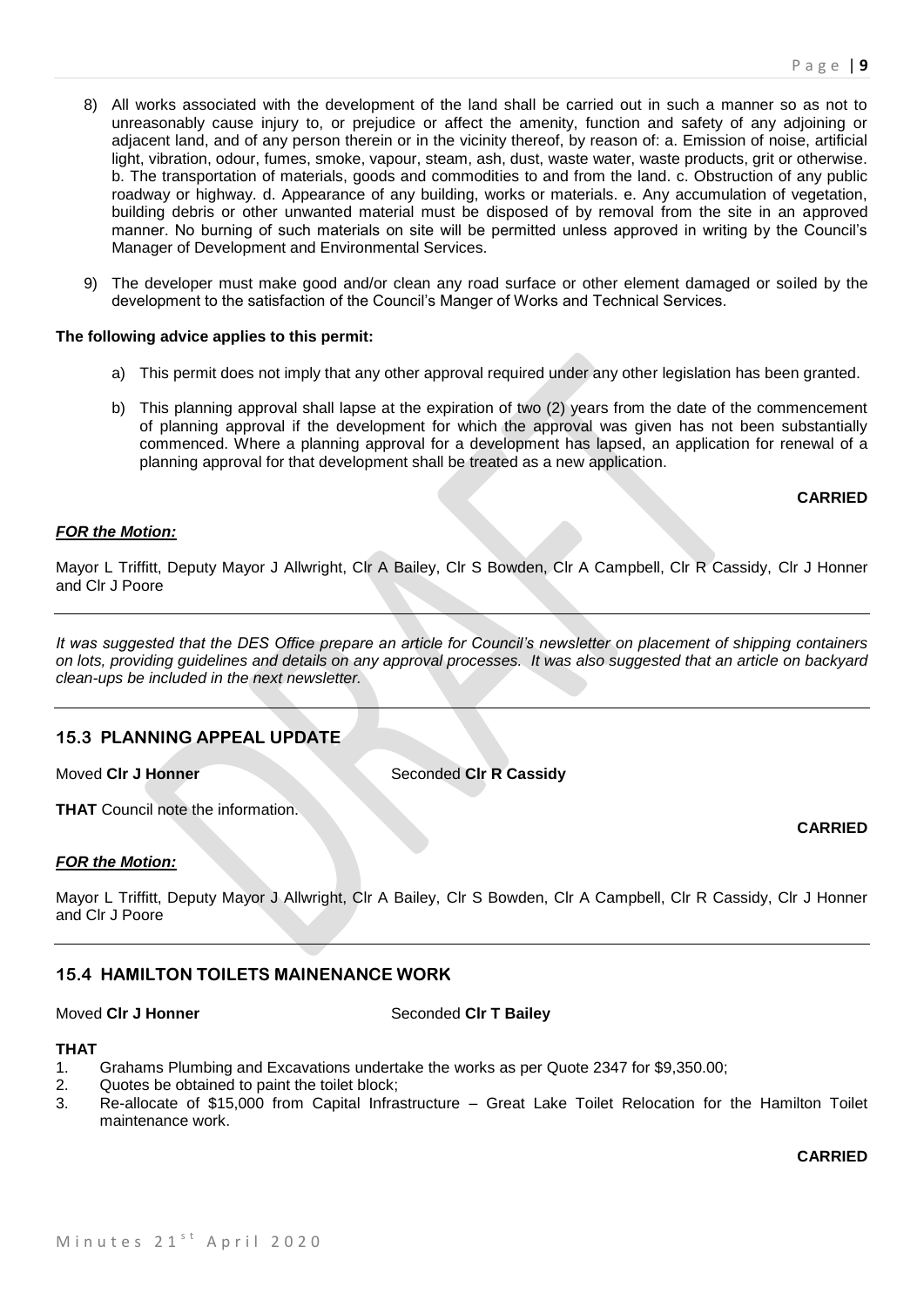# *FOR the Motion:*

Mayor L Triffitt, Deputy Mayor J Allwright, Clr A Bailey, Clr S Bowden, Clr A Campbell, Clr R Cassidy, Clr J Honner and Clr J Poore

# **15.5 FOOD PREMISES REFUNDS**

#### **Moved CIr A Bailey Seconded CIr J Honner**

**THAT** Council approve a refund of six months of the Food Premise Licence fee paid for 2019/2020 for premises not operating due to Covid-19, upon request. Council's EHO to under a telephone check on those requesting a refund to ensure they are not operating.

#### **CARRIED**

# *FOR the Motion:*

Mayor L Triffitt, Deputy Mayor J Allwright, Clr A Bailey, Clr S Bowden, Clr A Campbell, Clr R Cassidy, Clr J Honner and Clr J Poore

# **15.6 REQUEST FOR FINANCIAL ASSISTANCE**

# Moved CIr J Poore Seconded CIr J Honner

**THAT** Council accept the quote from Grahams Excavations and Plumbing to replace the septic tank and associated works; and

**THAT** a Caveat be placed on the Title for the property for the cost to replace the septic tank and associated works, the legal costs incurred in preparing and lodging the Caveat, CPI and 3% interest.

**CARRIED 7/1**

#### *FOR the Motion:*

Mayor L Triffitt, Deputy Mayor J Allwright, Clr A Bailey, Clr S Bowden, Clr A Campbell, , Clr J Honner and Clr J Poore

# *AGAINST the Motion:*

Clr R Cassidy

# **15.7 FINAL EXPOSURE DRAFT MAJOR PROJECT BILL**

**Moved:** Clr R Cassidy **Seconded:** Clr A Bailey

THAT Councillors provide the Manager of Development & Environmental Services comments on the "*draft Land Use Planning and Approvals Amendment (Major Project) Bill 2020"* by 12<sup>th</sup> May 2020.

**CARRIED**

#### *FOR the Motion:*

Mayor L Triffitt, Deputy Mayor J Allwright, Clr A Bailey, Clr S Bowden, Clr A Campbell, Clr R Cassidy, Clr J Honner and Clr J Poore

# **15.8 DES BRIEFING REPORT**

#### **PLANNING PERMITS ISSUED UNDER DELEGATION**

The following planning permits have been issued under delegation during the past month.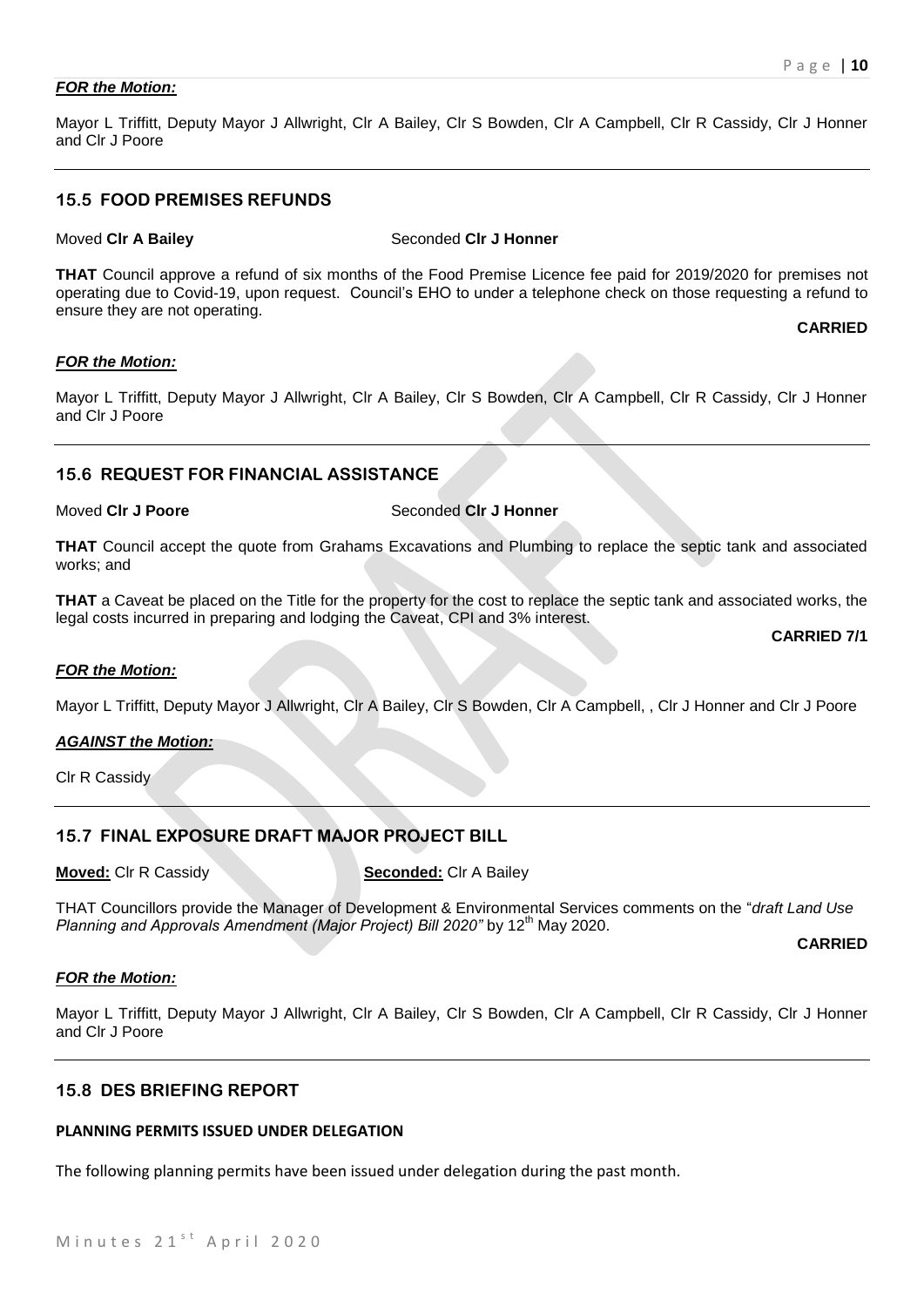# **NO PERMIT REQUIRED**

| <b>DANO.</b> | <b>APPLICANT</b> | <b>LOCATION</b>          | <b>PROPOSAL</b>          |
|--------------|------------------|--------------------------|--------------------------|
|              |                  | 13 Morrisons Way, Morass |                          |
| 2020 / 00012 | L & G E Bush     | Bay                      | <b>Dwelling Addition</b> |
|              |                  |                          |                          |

### **DISCRETIONARY USE**

| DA NO.       | <b>APPLICANT</b>            | <b>LOCATION</b>               | <b>PROPOSAL</b>             |
|--------------|-----------------------------|-------------------------------|-----------------------------|
| 2020 / 00005 | M E Lawes                   | 3 Quartzite Close, Flintstone | Garage                      |
| 2020 / 00008 | W P Dexter                  | 36 High Street, Bothwell      | Carport                     |
|              | <b>Smeekes Drafting Pty</b> |                               |                             |
| 2020 / 00007 | Ltd                         | 554 Bluff Road, Gretna        | Dwelling (Replace Existing) |

#### **NOTED**

*The meeting was adjourned at 10.30am and resumed at 10.50am*

# **16.0 WORKS & SERVICES**

**Moved:** Clr A Bailey **Seconded:** Clr S Bowden

**THAT** the Works & Services Report be received.

#### *FOR the Motion:*

Mayor L Triffitt, Deputy Mayor J Allwright, Clr A Bailey, Clr S Bowden, Clr A Campbell, Clr R Cassidy, Clr J Honner and Clr J Poore

# **16.1 GRAVEL FOR PROPERTY AT PELHAM ROAD WORKS SITE**

**Moved:** Clr R Cassidy **Seconded:** Clr A Bailey

**THAT** Council do not contribute any gravel to the private landowner's driveway.

#### *FOR the Motion:*

Mayor L Triffitt, Deputy Mayor J Allwright, Clr A Bailey, Clr S Bowden, Clr A Campbell, Clr R Cassidy, Clr J Honner and Clr J Poore

# **16.2 ACCESS TO WATER BOTHWELL WORKS DEPOT**

**Moved:** Clr J Allwright **Seconded:** Clr A Bailey

**THAT** members of the public, during a COVID-19 lockdown of the Works Depot, could contact the Council on call employee to come and open the Works Depot to allow access to the water fill point. Provide these movements are allowed at the time of a COVID-19 lockdown.

**CARRIED**

# **CARRIED**

**CARRIED**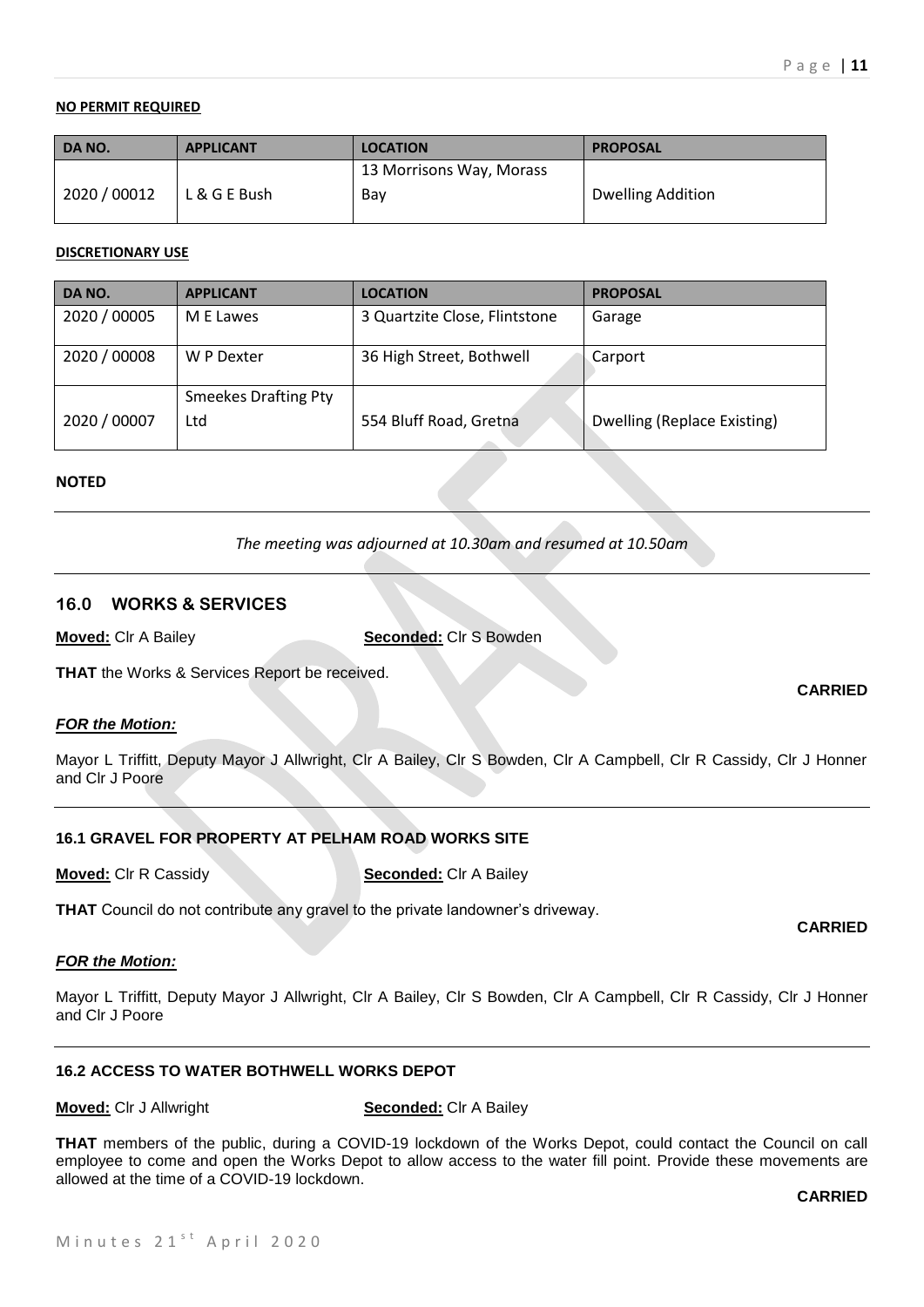# *FOR the Motion:*

Mayor L Triffitt, Deputy Mayor J Allwright, Clr A Bailey, Clr S Bowden, Clr A Campbell, Clr R Cassidy, Clr J Honner and Clr J Poore

### *Mr J Branch left the meeting at 11.00am*

# **17.0 ADMINISTRATION**

# **17.1 LGAT GENERAL MEETING MOTION**

**Moved:** Clr J Honner **Seconded:** Clr R Cassidy

**THAT** LGAT be advised that Central Highlands Council approve the following Covid-19 relief mechanisms:

- 1. No penalties, charges, interest or debt collection for late rates payments and extended payment periods (with such measures in place) until 30 June 2020
- 2. Rent relief on council owned buildings where tenants are experiencing financial hardship until 30 June 2020.
- 3. A common approach to hardship/assistance policies with LGAT to develop a model policy based on engagement with councils.
- 4. 4a. Community grants to be refocussed as appropriate to support local business and not for profit recovery or conversion to a digital environment or circular economy until 30 June 2021.
- 4b. As a means of supporting local business recovery and injecting funds into communities in a timely manner, councils be encouraged to settle creditor invoices within a maximum 14-day timeframe (or sooner), irrespective of normal trading terms.
- 5. A 0% increase on general rates for 2020-21 and fees and charges may be indexed by CPI.
- 6. Seek the option of relaxing depreciation requirements or extending standard asset life for 2020-21 upon agreed criteria with the Auditor General (including asset condition) and subject to the Auditor General adjusting financial indicators accordingly.

# **CARRIED**

#### *FOR the Motion:*

Mayor L Triffitt, Deputy Mayor J Allwright, Clr A Bailey, Clr S Bowden, Clr A Campbell, Clr R Cassidy, Clr J Honner and Clr J Poore

# **17.2 COMMUNITY HEALTH AND WELLBEING PLAN**

#### **Moved:** Clr A Campbell **Seconded:** Clr A Bailey

**THAT** Council agree to the draft Community Health & Wellbeing Plan - 'Being Well and Staying Well in the Heart of Tasmania' being advertised for general public comments and feedback.

**CARRIED**

#### *FOR the Motion:*

Mayor L Triffitt, Deputy Mayor J Allwright, Clr A Bailey, Clr S Bowden, Clr A Campbell, Clr R Cassidy, Clr J Honner and Clr J Poore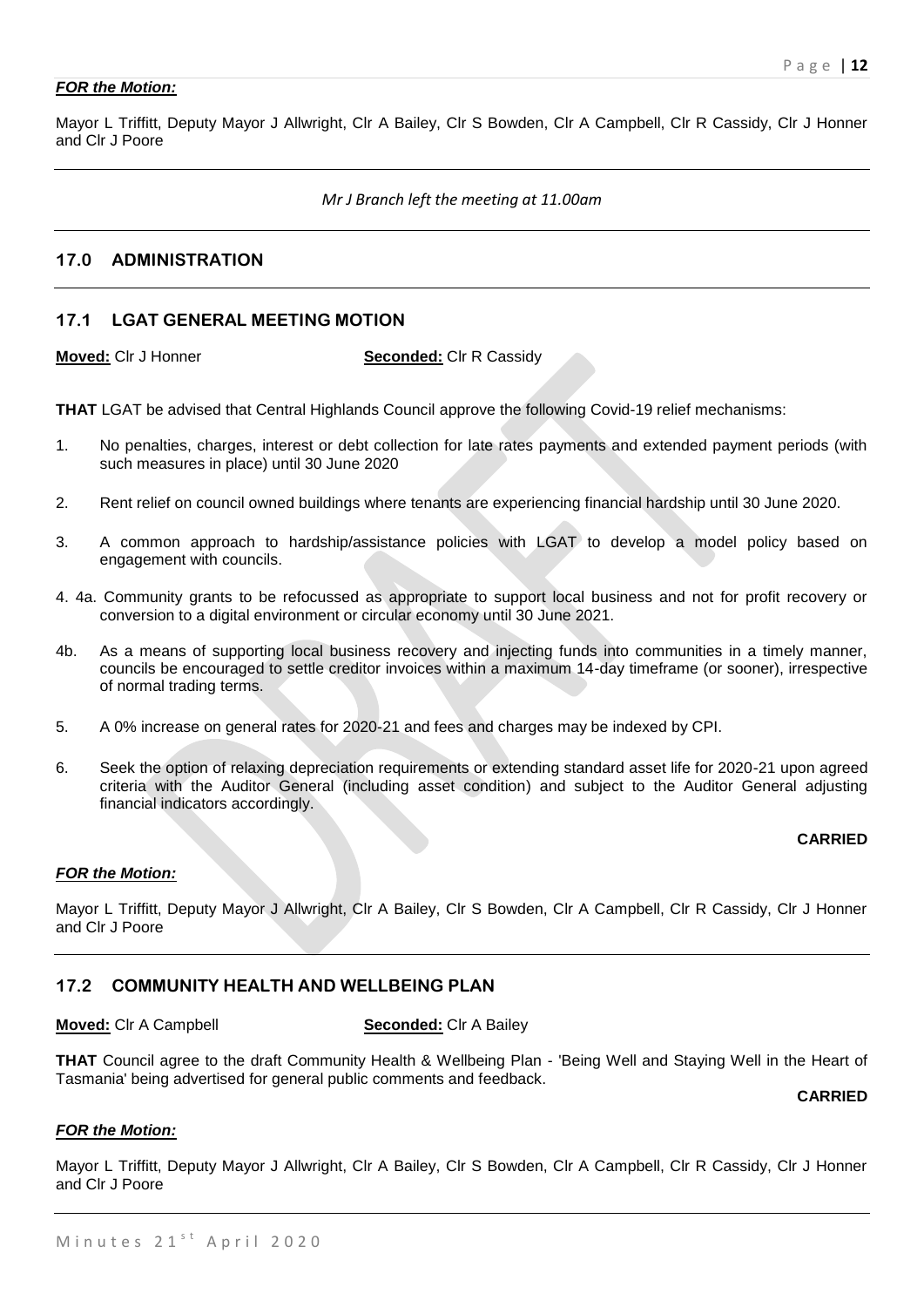*Clr A Campbell advised that she would like to thank everyone who has worked on the Community Health and Wellbeing Plan.*

*Clr A Bailey declared an interest in Item 17.3 Request for Rates Remission Oure Country Club 2019/2020 and did not participate it this item.*

# **17.3 REQUEST FOR RATES REMISSION OUSE COUNTRY CLUB 2019/2020**

**Moved:** Clr J Allwright **Seconded:** Clr J Honner

**THAT** in response to the COVID-19 pandemic:

- 1. Council agree to deferral arrangements for 6 months for the Ouse Country Club due to hardship; and
- 2. Council agree to not charge any late payment penalties or interest on the outstanding rates for 6 months.

**CARRIED**

# *FOR the Motion:*

Mayor L Triffitt, Deputy Mayor J Allwright, Clr S Bowden, Clr A Campbell, Clr R Cassidy, Clr J Honner and Clr J Poore

*Clr A Bailey resumed his position.*

# **17.4 FINANCIAL HARDSHIP ASSISTANCE MODEL POLICY**

**Moved:** Clr R Cassidy **Seconded:** Clr A Bailey

**THAT** in response to the COVID-19 pandemic, Council agrees to:

- 1. Approve the Local Government Association of Tasmania Model Financial Hardship Assistance Policy, subject to any request for remission of any rates, late payment penalties or interest, in part or in full, is reserved only for the most serious and exceptional of financial hardship cases.
- 2. Applications for remission of any rates or late payment penalties or interest charges must be decided by Council and require absolute majority to be approved.

# **CARRIED**

# *FOR the Motion:*

Mayor L Triffitt, Deputy Mayor J Allwright, Clr A Bailey, Clr S Bowden, Clr A Campbell, Clr R Cassidy, Clr J Honner and Clr J Poore

# **17.5 LOCAL GOVERNMENT LOANS PROGRAM GUIDELINE**

**Moved:** Clr J Allwright **Seconded:** Clr J Poore

**THAT** Council not consider any loans at this stage.

# *FOR the Motion:*

Mayor L Triffitt, Deputy Mayor J Allwright, Clr A Bailey, Clr S Bowden, Clr A Campbell, Clr R Cassidy, Clr J Honner and Clr J Poore

**CARRIED**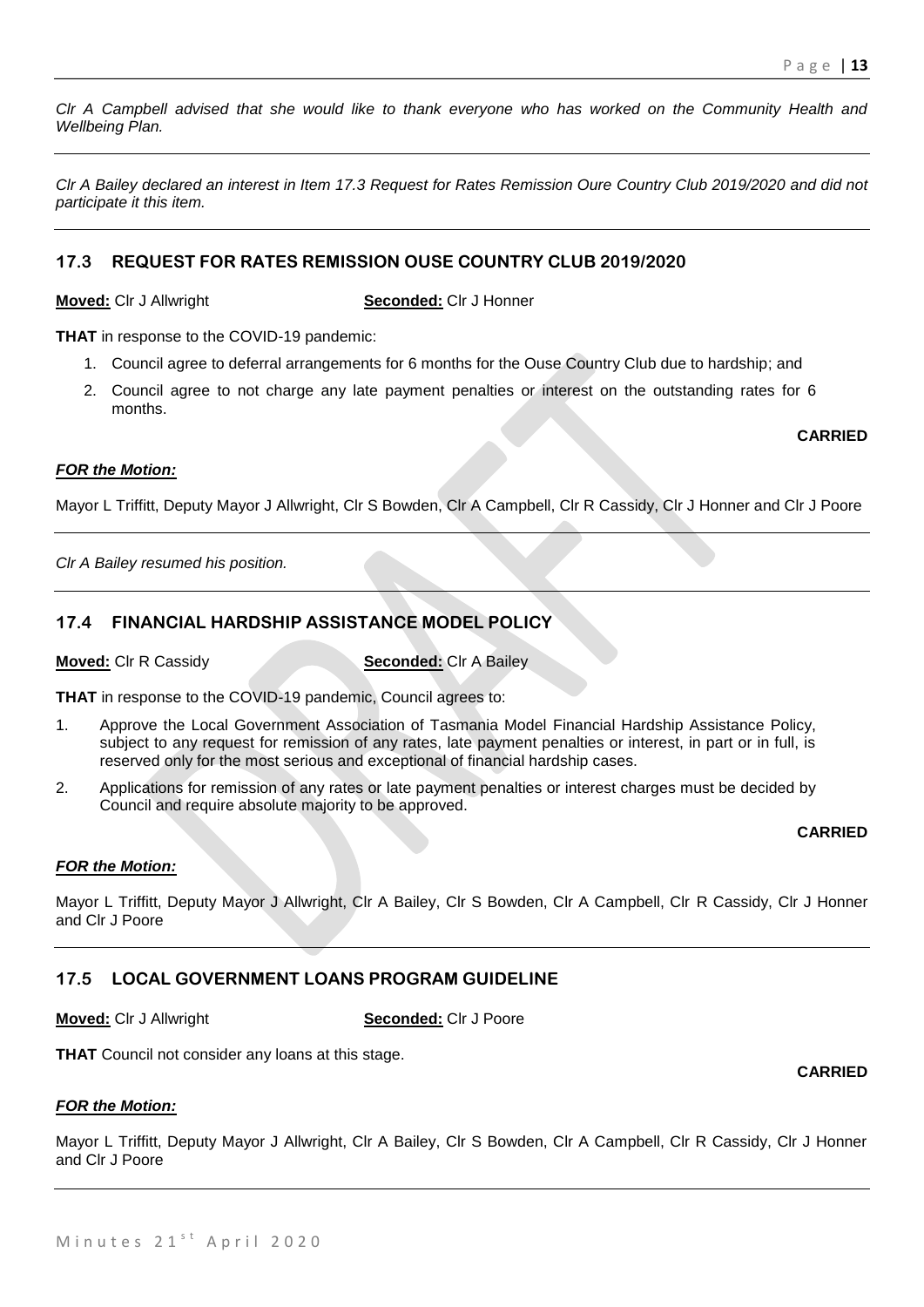# **17.6 TWWHA TOURISM MASTER PLAN EXTENSION OF PUBLIC COMMENT PERIOD**

**Moved:** Clr J Honner **Seconded:** Clr R Cassidy

**THAT** any feedback on the Tourism Master Plan be provided to the General Manager by Friday the 5 June 2020 so the General Manager can lodge the feedback with the TWWHA Tourism Master Plan Project Manager by the 25 June 2020.

### **CARRIED**

# *FOR the Motion:*

Mayor L Triffitt, Deputy Mayor J Allwright, Clr A Bailey, Clr S Bowden, Clr A Campbell, Clr R Cassidy, Clr J Honner and Clr J Poore

# **17.7 RAAF2021 CENTENARY SCULPTURE EXHIBITION**

**Moved:** Clr J Honner **Seconded:** Clr A Bailey

**That** Council consider holding the RAAF2021 Centenary Sculpture Exhibition at the Central Highlands Visitors Centre or Bothwell Hall and Clr Cassidy be responsible for the supervision of the setup of the display on the condition that the Covid-19 Pandemic has been publicly cleared.

**CARRIED**

# *FOR the Motion:*

Mayor L Triffitt, Deputy Mayor J Allwright, Clr A Bailey, Clr S Bowden, Clr A Campbell, Clr R Cassidy, Clr J Honner and Clr J Poore

# **17.8 CENTRAL HIGHLANDS BUSINESS CONTINUITY PLAN**

**Moved:** Clr A Campbell **Seconded:** Clr J Honner

**THAT** Council approve draft Attachment 2 - COVID-19 Virus Management Flowchart, draft Attachment 3 - Safe Work Method Statement COVID-19 Virus Management Controls and include both in the Central Highlands Business Continuity Plan.

# **CARRIED**

# *FOR the Motion:*

Mayor L Triffitt, Deputy Mayor J Allwright, Clr A Bailey, Clr S Bowden, Clr A Campbell, Clr R Cassidy, Clr J Honner and Clr J Poore

# **17.9 HIGHLANDS BUSHFEST 2020**

**Moved:** Clr R Cassidy **Seconded:** Clr A Bailey

**THAT** due to the COVID-19 pandemic and to ensure the safety of the community, Council agree to cancel the Highlands Bushfest for 2020.

**CARRIED**

# *FOR the Motion:*

Mayor L Triffitt, Deputy Mayor J Allwright, Clr A Bailey, Clr S Bowden, Clr A Campbell, Clr R Cassidy, Clr J Honner and Clr J Poore